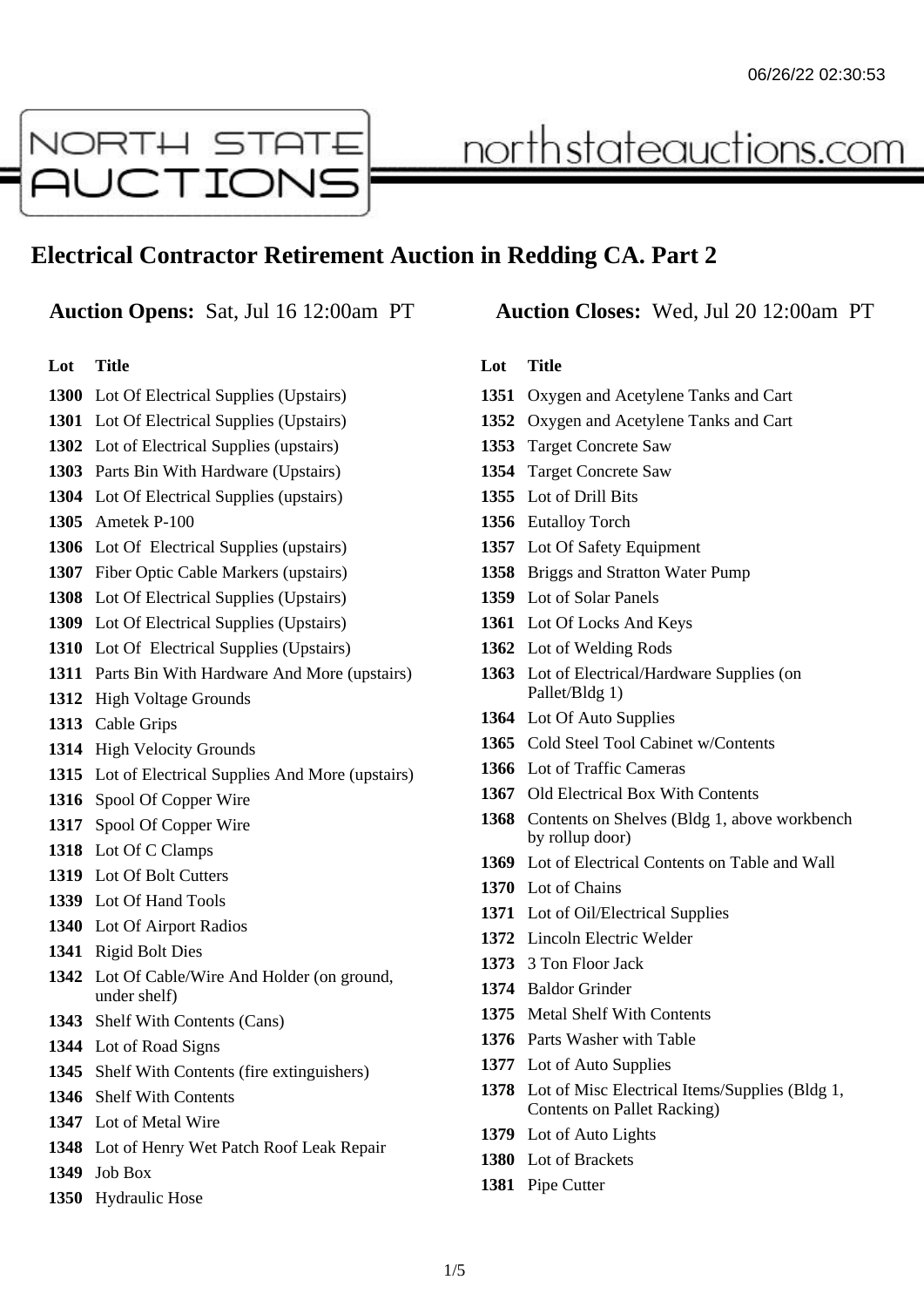**Lot Title**

Lot of Ratchets

- Dewalt Rotary Hammer Drill Bit
- Lot of Lg Sockets
- Pipe Threader
- Pipe Threader
- Pipe Threader
- Rolls of Material
- Lot of Cadweld Molds
- Pipe Cutter
- Lot of Large Drill Bits
- Pipe Cutting Teeth
- Lot of Hand Tools
- Pneumatic Air Hammer
- Lot of Misc Electrical Supplies (on Pallet Racking, Bldg 1)
- Lot of Chemicals
- Lot of Shovels and Concrete Tools
- Lot of Brooms
- Shelving with Air Compressor
- Lot of Misc Items (on shelf w/air comp)
- Lot of Metal Chests
- Water Pump
- Lot of Propane Tanks
- Core Drill (Bldg 1/other pc outside on rack)
- Hitch Attachment
- Hydraulic Tamper
- Rebar Cutter
- Heyer Battery Charger
- Lot Of Ladders
- Werner Ladder
- Lot Of Ladders
- Lot of Ground Rod Drivers And Ground Rods
- Lot Of Rope on Spools
- Lot Of Cable Chokers
- Lot Of Cable Chokers And More
- Lot Of Rope
- Lot Of Electrical Supplies (Outside By The Shed)
- Oil Containment Kit
- Lot of Small Wooden Spools
- Lot of Medium Wooden Spools
- Lot of Large Wooden Spools
- Lot of Street Lights

- Lot of Street Lights
- Lot of Street Light Parts
- Lot of Street Lights
- Lot of Street Light Bulbs
- New Carmanah Battery Enclosure
- New Carmanah Battery Enclosure
- Lot of Electrical Fuses
- Lot of Electrical Fuses
- Lot of Electrical Fuse Boxes with Fuses
- Lot of Electrical Fuses
- Lot of Electrical Boxes
- Lot of Electrical Boxes
- Lot Of Electrical Boxes And Parts
- Werner Extension Ladder
- Warner 10 Ft Ladder
- Werner Extension Ladder
- Lot Of Electrical Boxes
- Lot Of Crafco Preservation Products
- Lot Of Caution Lights and More
- Lot Of LED Street Lights
- Lot Of LED Street Lights
- Lot Of Cement And Silica
- Lot Of Misc Electrical Supplies
- Greenlee Chicago Bender
- Engine Stand
- Pipe Rack
- Manual Striper
- Pipe Rack
- Scaffolding
- Winco Generator
- Generator
- LED Street Light
- LED Streer Light
- LED Street Light
- LED Street Light
- LED Street Light
- LED Street Light
- LED Street Light
- Lot Of Raynguard Loop Filler
- Equitment Lift
- Motorized Grinder
- Lot Of Misc Metal/Wood Industrial Electrical Supplies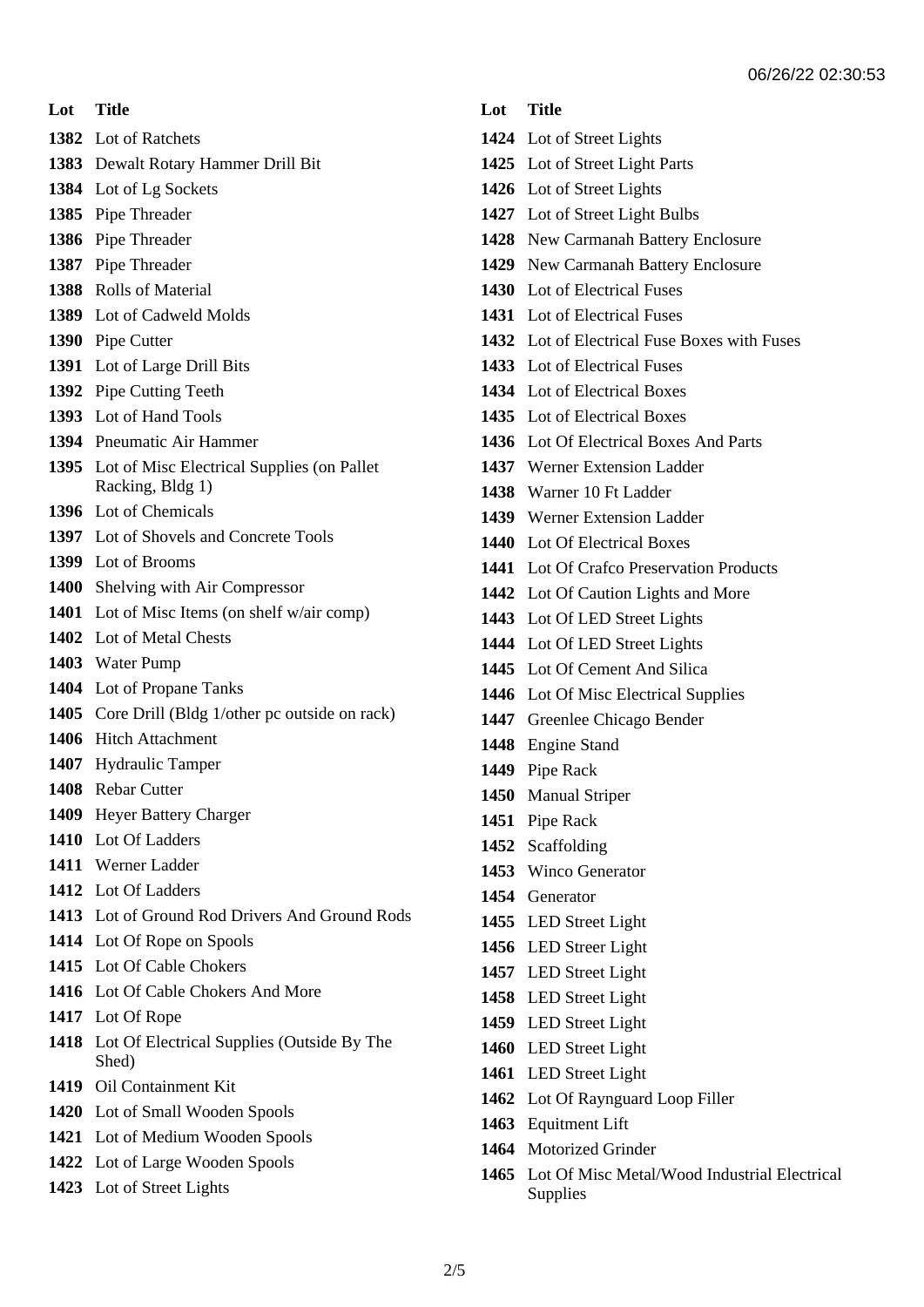**Lot Title** Wire Reel

Chain

Lot Of Electrical Boxes

- PVC Heater
- Power Pole Landing
- Greenlee Manual Winch
- Lot Of Street Lights
- Lot Of Street Lights
- Lot Of Street Lights
- Lot Of Electrical Boxes And More (Bldg 2)
- Lot Of Cement
- Lot Of Lights
- Lot Of Street Lights/Signals
- Lot Of Street Lights
- Lot Of Street Lights/Signals
- Street Light
- Street Light
- Street Light
- Street Light
- Street Light
- Street Light
- 2 Way Street Light
- Lot Of Pedestrian Street Lights
- 3-Way Street Light
- Lot Of Signal Lights
- Lot Of Pedestrian Street Lights
- Lot Of Pedestrian Street Lights
- Lot Of Street Lights
- Pedestrian Light
- Pedestrian Street Light
- Pedestrian Lights
- Lot of Street Lights
- Ped Street Light
- Lot of Street Lights
- Street Light
- Lot of Street Lights
- Street Light
- Street Light
- Lot of Street Lights
- Street lights
- Cable Reel Stand
- Cable Reel Stand
- Water Tank

- Lot of Auger Bits
- Lot of Road Construction Lighting
- Metal Box of Fence/Cable Parts
- Lot of Tractor Attachments
- Tractor Attachment
- Lot of Light Poles and Parts
- Lot Of Engine Parts
- Vintage Fuel Pump
- Lot Of Misc Metal Boxes
- Lot of Industrial Cable/Wire
- Lot Of Industrial Cable/Wire
- Lot of Electrical Boxes and Lids
- Lot Of Cement Blocks
- Lot Of Landscaping Rocks
- Lot of Landscaping Rocks
- Lot of Landscaping Rocks
- Lot Of S. Bonnyview Street Signs
- Lot of Cement Electrical Boxes and Lids
- Lot Of Ditch Digger Attachment
- Lot Of Cement Electrical Box Lids
- Lot of Fencing
- Lot of Cement Electircal Boxes and More
- Lot Of Beams
- Lot Of Electrical/Signal Boxes
- Traffic Light Control Box
- Lot Of Traffic Light Control Boxes
- Traffic Light Control Box
- Traffic Light Control Box
- Lot Of Pole Box Markers
- Lot Of Safety Cones And Signs
- Lot Of Wooden Spools
- Generator
- Huge Lot Of Misc Metal And Industrial Electrical Supplies
- Lot Of 30' Telephone Poles
- Lot of 25' Telephone Poles
- **1547** Lot of 25â€<sup>™</sup> Telephone Poles
- Lot Of 35ft Telephone Poles
- Lot Of 35Ft Telephone Poles
- Lot Of 40' Telephone Poles
- Lot Of 40' Telephone Poles
- Lot of 40' Telephone Poles
- **1553** Lot of 40â€<sup>™</sup> Telephone Poles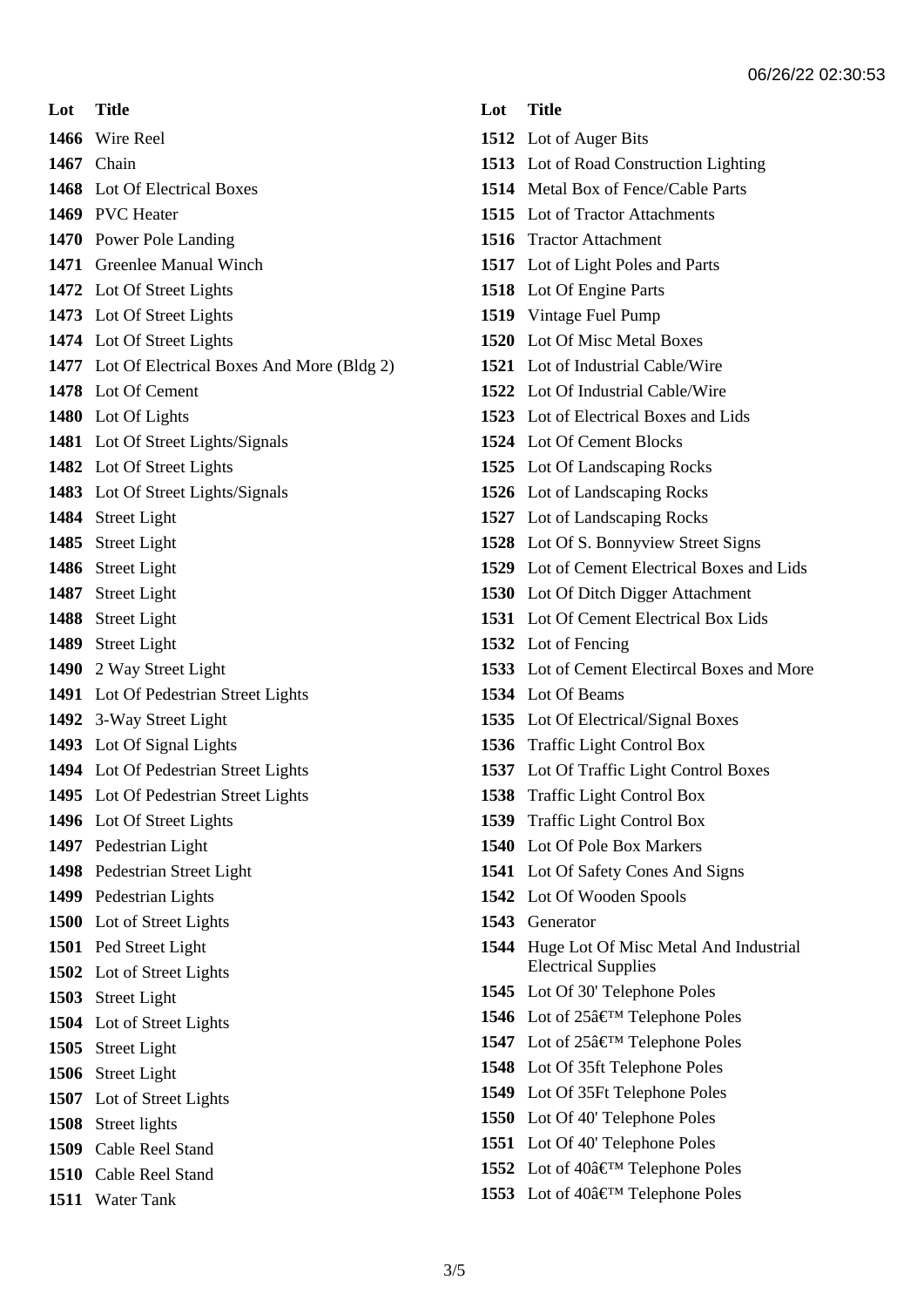#### **Lot Title**

- Lot of 40' Telephone Poles
- Lot of 40' Telephone Poles
- Lot of 40' Telephone Poles
- Lot Of Beams
- Telephone Pole Dolly
- Lot of Electrical Conduit
- Lot of Wheel Barrows
- Rack with Contents
- Rolling Shop Table
- Ingersollrand Air Compressor
- Cement Sink With Stand
- Lot Of Electrical Construction Supplies (in trailer)
- Lot of Industrial Electric Supplies (In Trailer)
- Lot Of Misc Items (glass insulators)
- Rack With Misc Metal
- Rack With Metal Pipe
- Fire Safe Filing Cabinet
- Lot of Trailer Contents/Household Goods and More (in trailer)
- Winch And Gas Cans
- Lot Of Lumber
- Lot Of Safety Barriers
- Gas Tank
- Conveyor Rack And Stairs
- Lot of Street Light Arms
- Lot Of Fencing
- Work Table And Road Sign Parts
- Lot Of Office Furniture (whole room)
- Lot of Office Furniture (whole room)
- Lot Of Metal Filing Cabinets
- Lot Of Office furniture (whole room)
- FireKing Filing Cabinet
- Lot Of Old Electronics
- Vintage Victor Adding Machine
- Lot Of Office Furniture (whole room)
- Lot Of Electrical supplies (In The Office)
- Lot Of Vintage Walkie Talkies
- Lot Of Office Electronics/Supplies
- Lot General Electric AC Amperes
- Old School Drinking Fountain
- Kitchen lot
- Chain Hoist Assembly

- Metal Shelf + Glass For Street Light
- Pallet Racking
- CHECK BACK DAILY